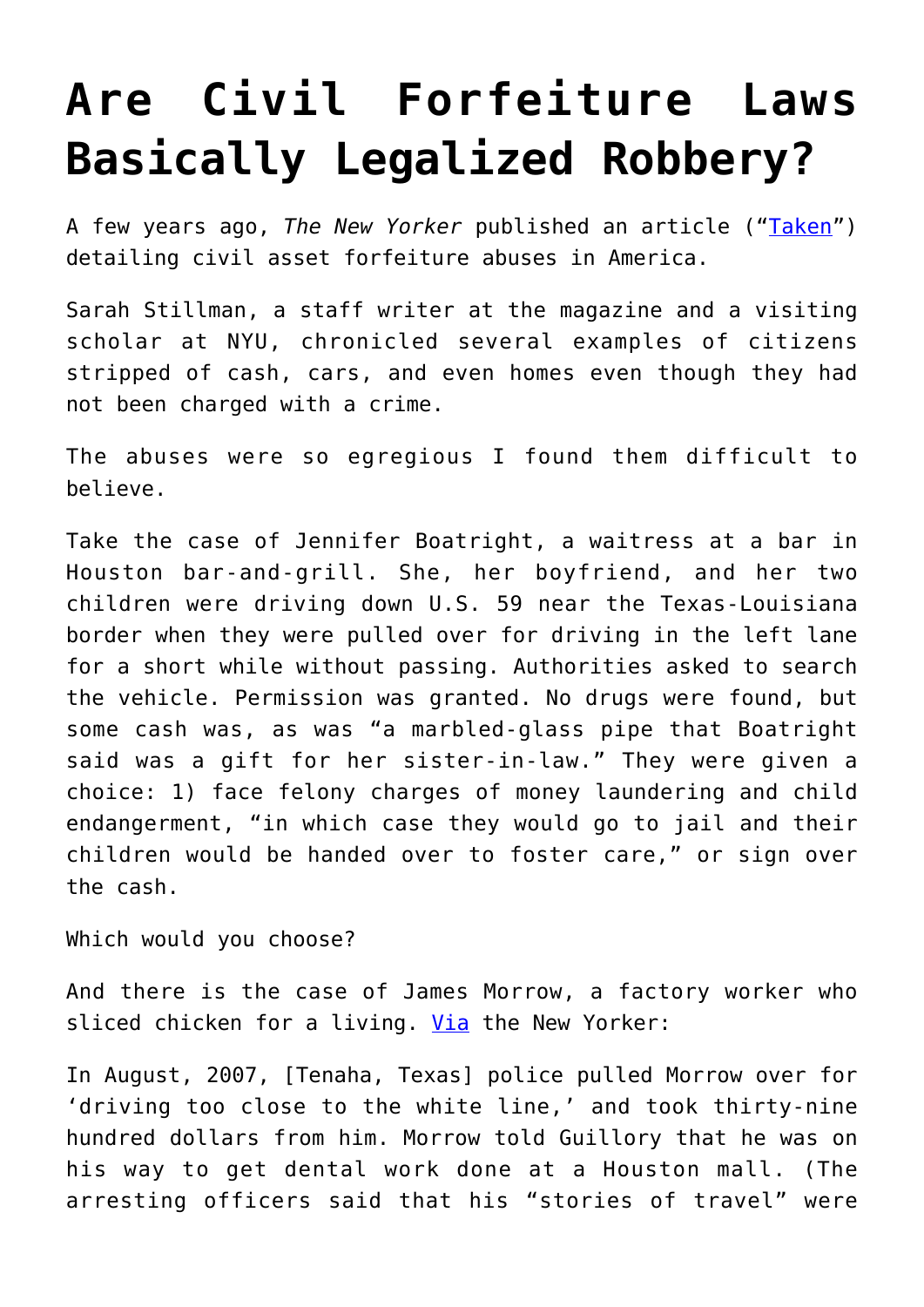inconsistent, as was his account of how much money he had; they also said they detected the "odor of burned marijuana," although no contraband was found in the car.) Morrow, who is black, was taken to jail, where he pleaded with authorities to call his bank to see proof of his recent cash withdrawal. They declined.

Could law enforcement authorities really be taking the property of citizens who are not even charged with a crime let alone convicted of one? And could it be happening a grand scale?

The answer to both of those questions is *yes*.

First, it's important to note that civil forfeiture laws are hardly uniform. In some states, the practice is hardly used at all. In others, it is used widely absent anything that could be called proper oversight.

The laws can be traced to 1984, when Congress passed [the](https://www.congress.gov/bill/98th-congress/senate-bill/1762) [Comprehensive Crime Control Act](https://www.congress.gov/bill/98th-congress/senate-bill/1762), which allowed states to divvy up with the Department of Justice assets seized during suspected crimes. The program proved to be a cash cow.

The DOJ took in \$27 million in 1985. In 1993 the figure was \$553 million. By 2012, the year prior to Stillman's article, the figure had reached \$4.2 billion.

Where does the money come from? David Guillory, a Texas-based attorney interviewed by Stillman who represents clients who've had their assets seized, said targets are overwhelmingly minority (black or Latino). Usually they are pulled over for a small traffic infraction. Officers oftentimes claim to smell "the odor of marijuana" in a suspect's vehicle. (Whether or not marijuana is actually found doesn't seem to matter, one can see from the examples cited above.)

But it's not just state and local governments who use it. The U.S. government has used it to go after big fish, such as [Kim](http://kim.com/)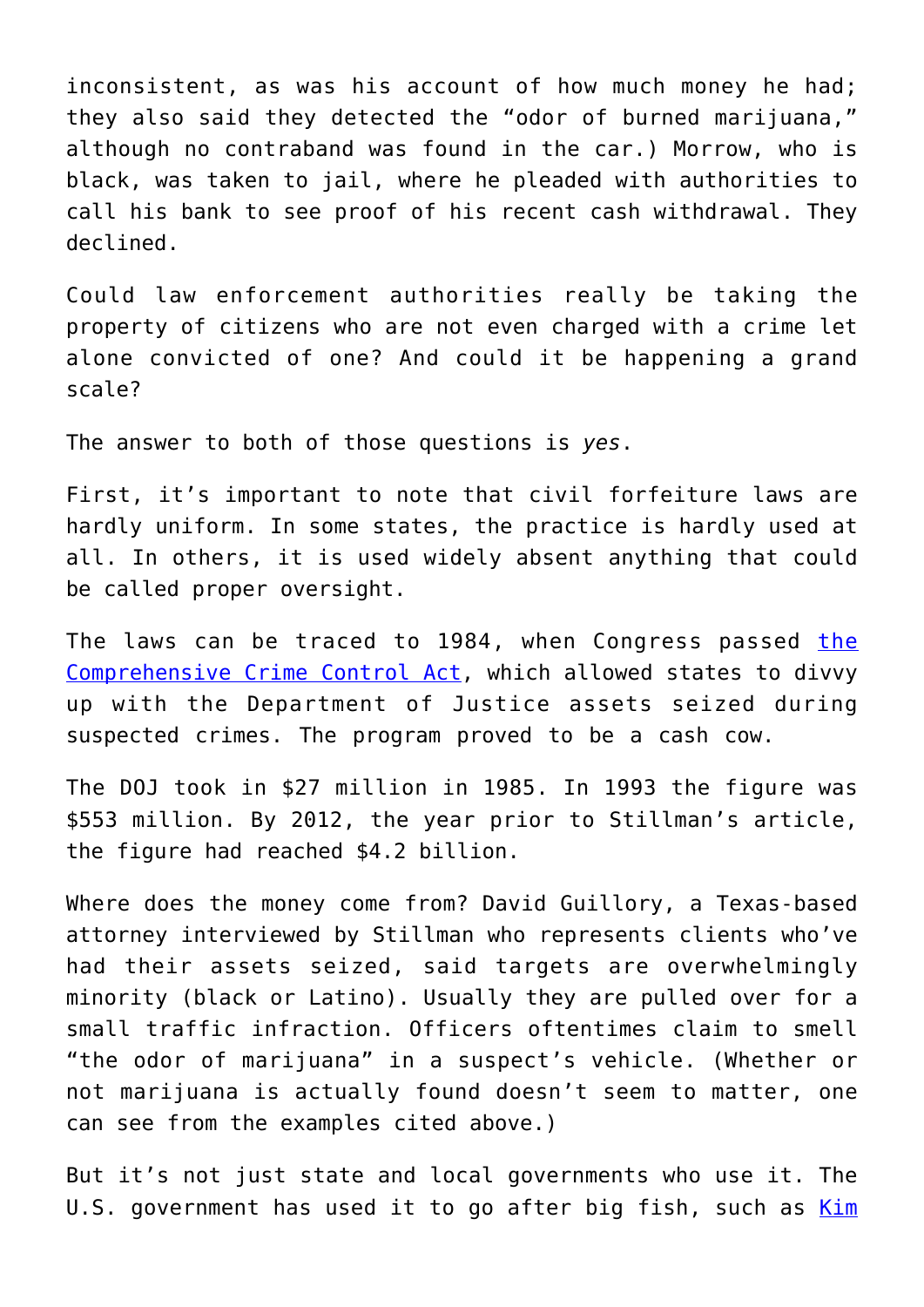[Dotcom'](http://kim.com/)s Megaupload.com. The Cato Institute last year [reported](http://www.cato.org/blog/you-thought-civil-asset-forfeiture-was-bad-enough) on the fed's move "to seize the defendants' considerable assets in a civil forfeiture action, claiming that the assets are probably connected to the alleged criminal activity."

I highly recommend [reading Stillman's article](http://www.newyorker.com/magazine/2013/08/12/taken) in its entirety. It's a long piece, but wonderfully written and extensively reported. Each example of civil asset forfeiture cited is a bit more shocking and ridiculous than the last.

And it seems to have made an impact.

Several states—New Mexico, Montana, and Maryland, among them—have passed sweeping legislation to curtail the practice since 2015. Audits or court hearings are being conducted in several other states—including Pennsylvania, where there is [a](http://articles.philly.com/2016-05-12/news/73017855_1_forfeiture-innocent-owner-law-enforcement) [history of abuse,](http://articles.philly.com/2016-05-12/news/73017855_1_forfeiture-innocent-owner-law-enforcement) and Hawaii.

Earlier this year [the Supreme Court ruled](http://www.nytimes.com/2016/03/31/us/politics/supreme-court-rules-against-freezing-assets-not-tied-to-crimes.html?_r=0) that authorities do not have the right to freeze the assets that could be used for criminal defense if those assets are not linked to a crime.

Perhaps most importantly, John Oliver ran a scathing piece on the practice. Check it out: